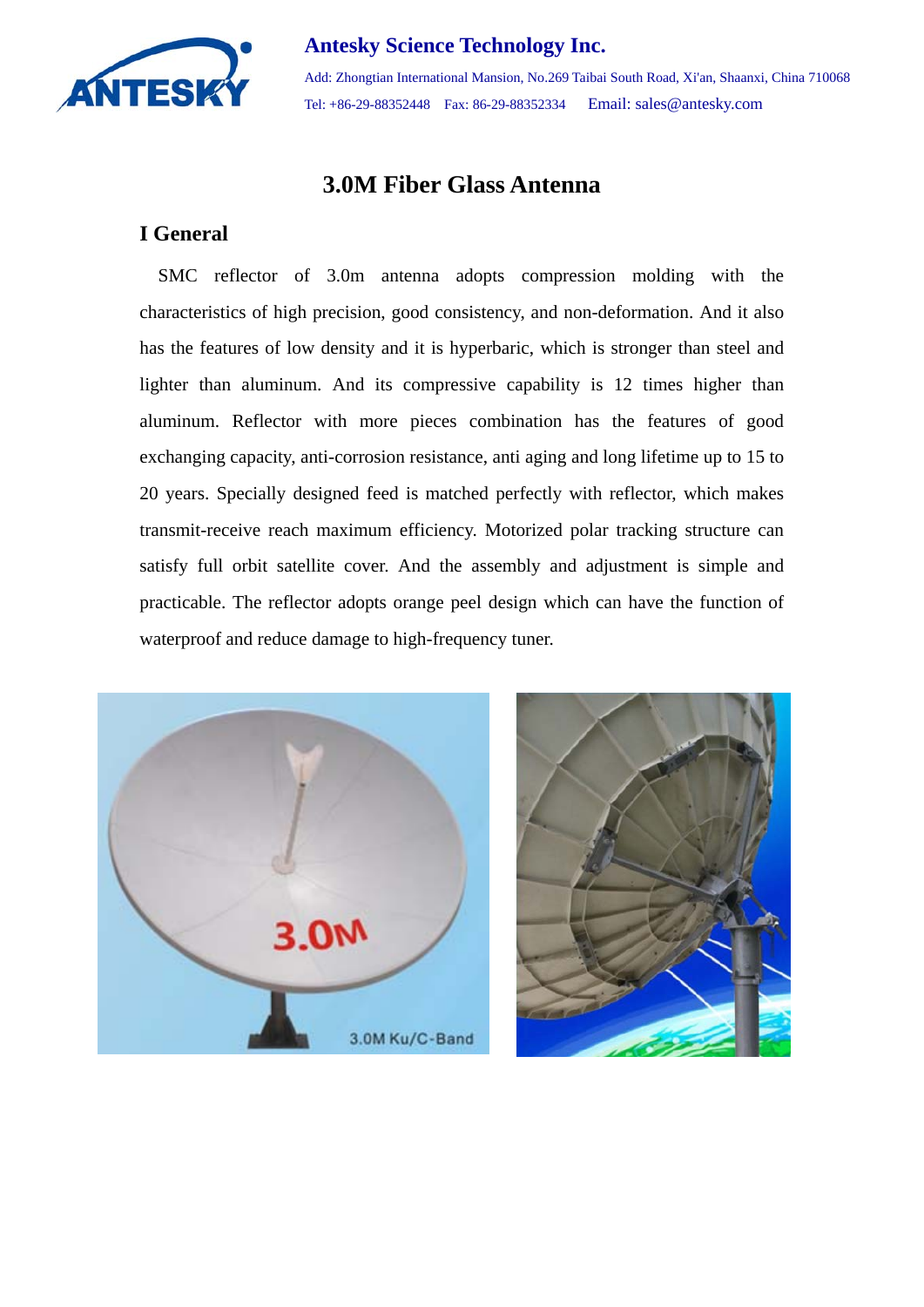

## **Antesky Science Technology Inc.**

Add: Zhongtian International Mansion, No.269 Taibai South Road, Xi'an, Shaanxi, China 710068 Tel: +86-29-88352448 Fax: 86-29-88352334 Email: sales@antesky.com

### **II Technical Specification**

#### **2.1 Electrical specification**

Operational frequency:

C-Band:3.7-4.2GHZ

Ku-Band:10.75-12.95GHZ

Center frequency gain:

C-Band:39.7dB

Ku-Band: 48.8 dB

3dB beam width:

C-Band:  $1.7^\circ$ 

Ku-Band:  $0.6^\circ$ 

First side lobe: -20dB

Cross-Polarization:>30dB on Axis

Voltage standing wave ratio(VSWR):  $\langle 1.3:1 \rangle$ 

Noise temperature (30 ° elevation):

C-Band:  $30 °K$ 

Ku-Band:  $26 \text{°K}$ 

Feed interface:

C-Band: CPR229

Ku-Band: WR75

#### **2.2 Mechanical specification**

Reflector material:

8 Segment Glass Fiber Reinforced Polyester SMC

Antenna Optics:

Prime Focus

Feed installation type:

Single arm supporting/three pole supporting

Elevation adjustment range:

0º-90º continuous fine adjustment